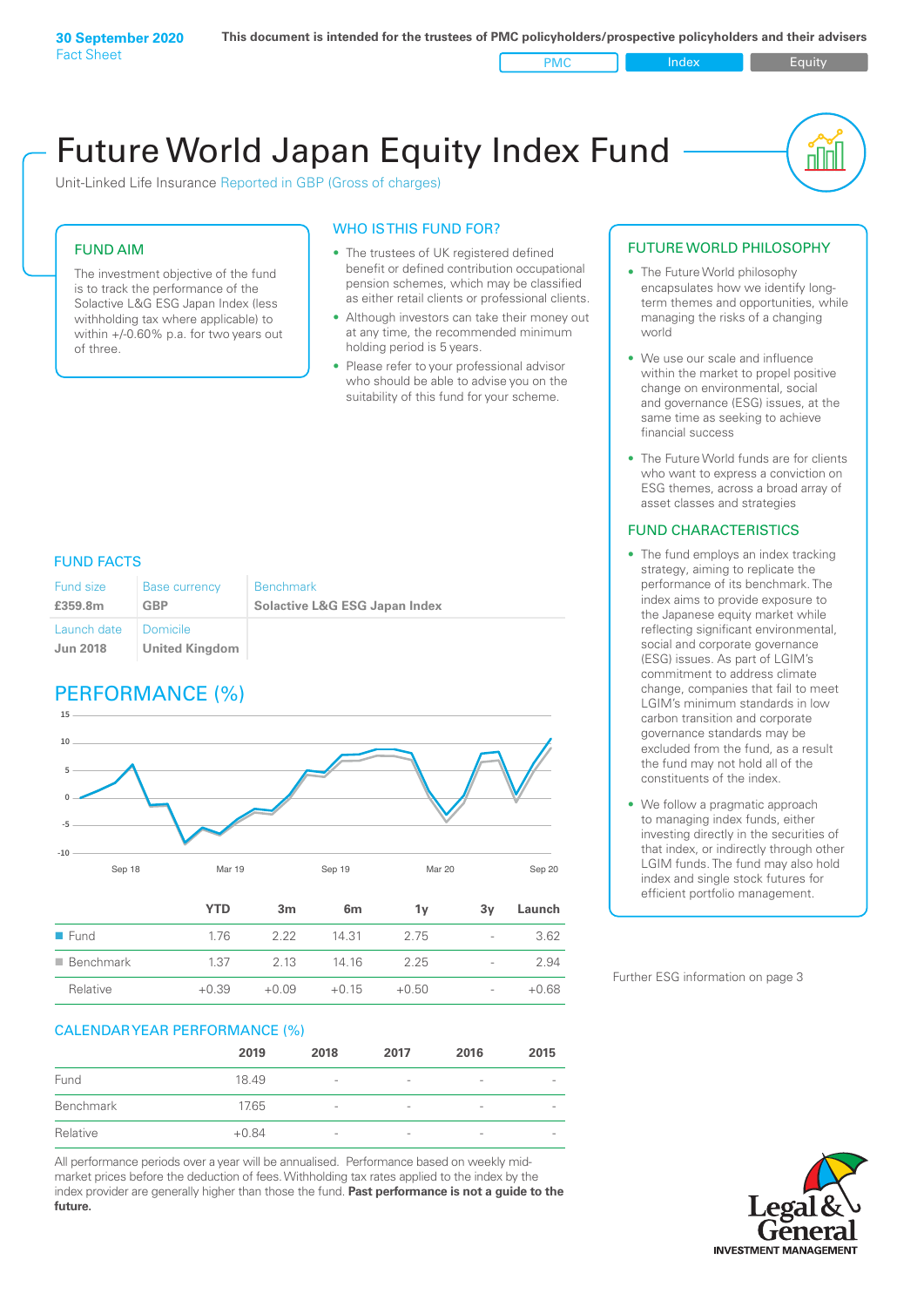### PORTFOLIO BREAKDOWN

All data source LGIM unless otherwise stated. Totals may not sum due to rounding. In order to minimise transaction costs, the Fund will not always own all the assets that constitute the index and on occasion it will own assets that are not in the index.



#### SECTOR (%)

| Consumer Cyclical           | 27 3 |
|-----------------------------|------|
| Consumer Non-cyclical       | 217  |
| $\blacksquare$ Industrials  | 176  |
| ■ Communications & Tech     | 15.4 |
| ■ Banks (Equity)            | 51   |
| Commodities                 | 34   |
| Insurance (Equity)          | 32   |
| $\blacksquare$ Property     | 3.1  |
| Financial Services (Equity) | 23   |
| ■ Other                     | O 9  |
|                             |      |

#### COUNTRY (%)

Japan 100.0

■ Large 82.2  $\blacksquare$  Mid 16.7

| 1.1 |
|-----|
| 0.0 |
|     |

■ Top 10 holdings 25.8% Rest of portfolio 74.3% No. of holdings in fund 313 No. of holdings in index 331

#### MARKET CAPITALISATION (%) TOP 10 HOLDINGS (%)

| <b>Toyota Motor Corp</b>     | 56  |
|------------------------------|-----|
| Sony Corp                    | 46  |
| Softbank Group Corp          | 27  |
| Takeda Pharmaceutical Co Ltd | 26  |
| Recruit Holdings Co Ltd      | 2.3 |
| Nintendo                     | 1.9 |
| Nippon Telegraph & Telephone | 16  |
| Nidec Corp                   | 1.5 |
| Hitachi Ltd                  | 1.5 |
| Shiseido Coltd               | 15  |
|                              |     |



The Index Fund Management team comprises 25 fund managers, supported by two analysts. Management oversight is provided by the Global Head of Index Funds. The team has average industry experience of 15 years, of which seven years has been at LGIM, and is focused on achieving the equally important objectives of close tracking and maximising returns.

251 Years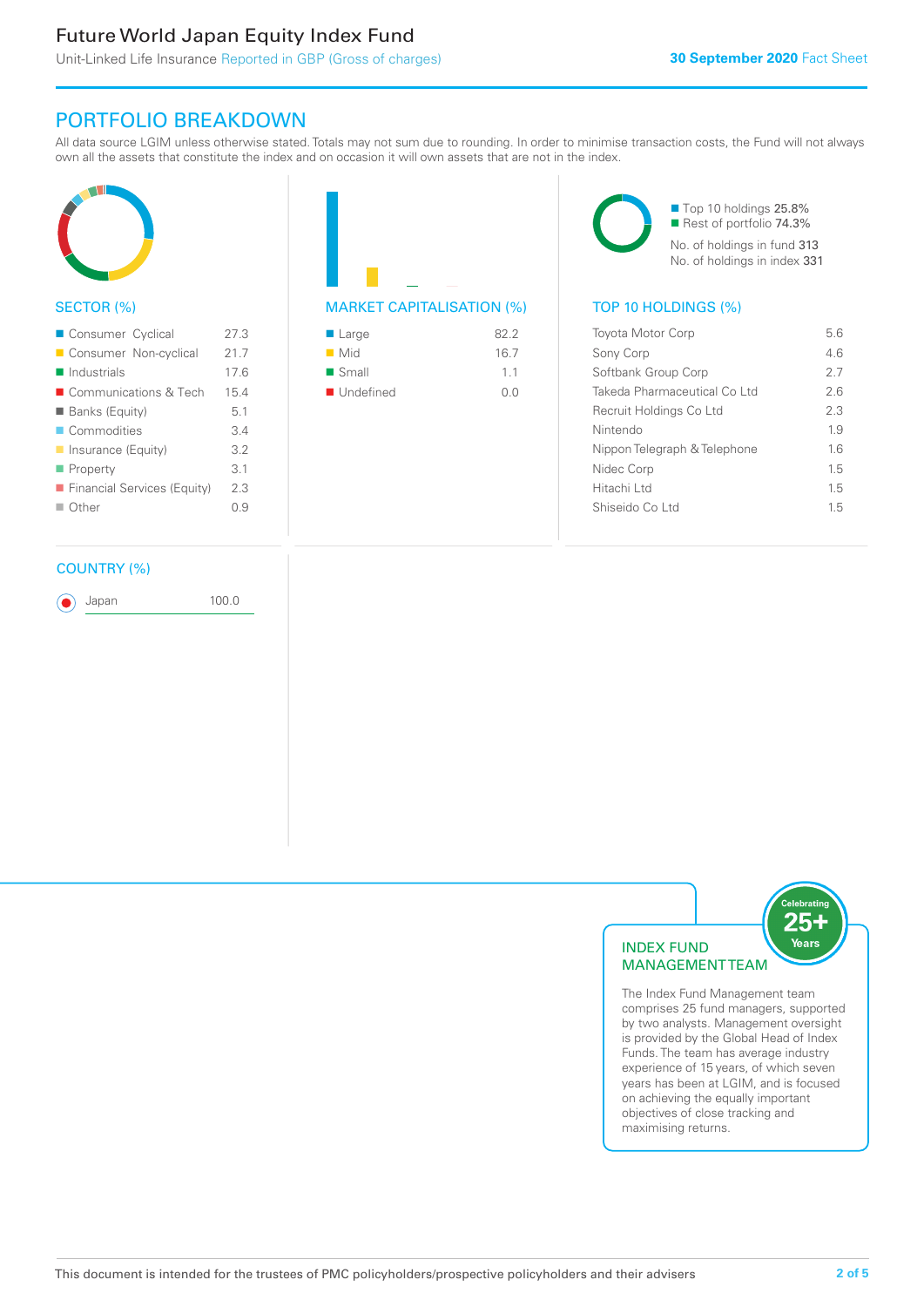**41**

ESG score of index

Unit-Linked Life Insurance Reported in GBP (Gross of charges)

## ESG COMMITMENT

**/100 /100**

From diesel emissions to oil spills, there have been many tangible examples in recent years of how failures in the way companies are run can have a harmful impact on the environment, society and investor returns. We believe responsible investing can mitigate the risk of such outcomes and has the potential to improve returns through the integration of environmental, social and governance (ESG) considerations, active ownership and longterm thematic analysis.

#### ESG SCORE

We score companies based on environmental, social and governance factors. We use these scores to design ESG-aware tilted indices which invest more in those companies with higher scores and less in those which score lower, while retaining the investment profile of a mainstream index. The ESG Score is aligned to our engagement and voting activities. As a result, this portfolio has an aggregate ESG Score of **47** versus a mainstream index of **41.**

In the fund, we invested more in **113 companies with higher scores** and less in **229 companies with lower scores.**

#### ENVIRONMENTAL PERFORMANCE

Carbon dioxide (CO2) is the most significant contributor to greenhouse gas emissions which are driving climate change. Compared to a fund tracking the unadjusted benchmark, the fund will have a different exposure to current and future sources of carbon dioxide emissions.



**47**

ESG score of fund

**29%** Lower carbon reserves intensity than the unadjusted benchmark



**Equivalent to 281 barrels of oil**

#### CARBON RESERVES

Carbon reserves are fossil fuels (coal, oil and gas) which, if burnt, will become the carbon emissions of the future. To meet global climate change targets, the unabated use of fossil fuels is expected to decline over time.

The figures below are a measure of the size of carbon reserves held by the fund's underlying companies.

| 287  | 407 |
|------|-----|
| Fund | Ben |

#### **Benchmark** Tonnes of CO<sub>2</sub>e<sup>i</sup> per \$1 million **of market capitalisation**

The fund has 29% lower carbon reserves intensity<sup>ii</sup> compared to a fund tracking the unadjusted benchmark.

The difference in carbon reserves intensity means that for every \$1 million invested in the fund, the exposure to fossil fuels through the underlying companies is reduced by an amount equivalent to **281**  barrels of oil<sup>iii</sup>, compared to having invested in the unadjusted benchmark.



**39%** Lower carbon emissions intensity than the unadjusted benchmark

### CARBON EMISSIONS

Following the global Paris Agreement on climate change, companies in all sectors are expected to reduce their emissions to prepare and adapt for a low-carbon economy.

| 60   | 99               | Тο |
|------|------------------|----|
| Fund | <b>Benchmark</b> | οf |

Tonnes of CO<sub>2</sub>e per \$1 million **of sales**

The fund has **39%** lower carbon emissions intensity compared to a fund tracking the unadjusted benchmark. Carbon emissions intensity describes the relationship between the carbon emissions of a company and its sales<sup>iv</sup>.

The difference in carbon emissions intensity means that the fund has selected companies where, for the same level of sales, the associated emissions<sup>v</sup> are lower by **39%** compared to a fund tracking the unadjusted benchmark<sup>vi</sup>.

For further information please go to www.lgim.com/esginfo Ø

**The proxy benchmark for this fund is Solactive L&G Japan Index.**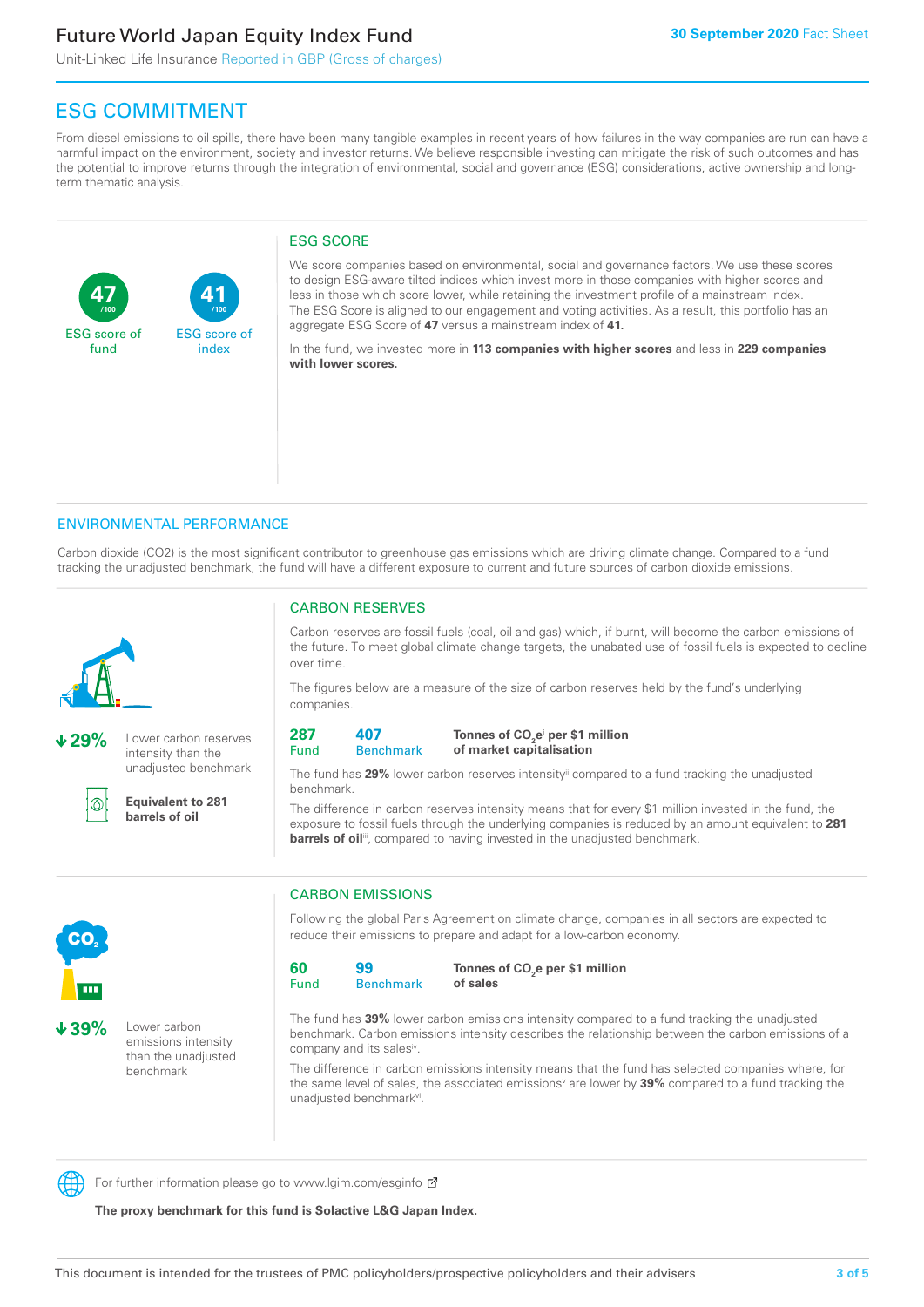Unit-Linked Life Insurance Reported in GBP (Gross of charges)

#### **NOTES**

 $^\mathrm{i}$  Carbon dioxide equivalent (CO<sub>2</sub>e) is a standard unit to compare the emissions of different greenhouse gases.

<sup>ii</sup> The carbon reserves intensity of a company captures the relationship between the carbon reserves the company owns and its market capitalisation. The carbon reserves intensity of the overall fund reflects the relative weights of the different companies in the fund.

iii We consider one barrel of oil equivalent to 0.425 tonnes of CO<sub>2</sub>e, based on International Energy Agency and Intergovernmental Panel on Climate Change guidelines.

#### iv The choice of this metric follows best practice recommendations from the **Task Force on Climate-related Financial Disclosures**.

v Data on carbon emissions from a company's operations and purchased energy is used.

vi This measure is the result of differences in weights of companies between the index and the benchmark, and does not depend on the amount invested in the fund. It describes the relative 'carbon efficiency' of different companies in the index (i.e. how much carbon was emitted per unit of sales), not the contribution of an individual investor in financing carbon emissions.

**HSBC:** Source: HSBC Bank Plc. ("HSBC") – HSBC Climate Solutions Database. All rights in the HSBC Climate Solutions Database and data content therein are vested in HSBC. Neither HSBC, nor its affiliates accept any liability for the accuracy or completeness of the HSBC Climate Solutions Database. No further distribution of HSBC data is permitted without HSBC's express written consent.

**Trucost:** Source: S&P Trucost Limited © Trucost 2019. All rights in the Trucost Data and Reports vest in Trucost and/or its licensors. Neither Trucost, nor its affiliates, nor its licensors accept any liability for any errors, omissions or interruptions in the Trucost Data and/or Reports. No further distribution of the Data and/or Reports is permitted without Trucost's express written consent.

**Sustainalytics:** Part of this publication may contain Sustainalytics proprietary information that may not be reproduced, used, disseminated, modified nor published in any manner without the express written consent of Sustainalytics. Nothing contained in this publication shall be construed as to make a representation or warranty, express or implied, regarding the advisability to invest in or include companies in investable universes and/or portfolios. The information is provided "as is" and, therefore Sustainalytics assumes no responsibility for errors or omissions. Sustainalytics cannot be held liable for damage arising from the use of this publication or information contained herein in any manner whatsoever.

The calculations above rely on third party data provided at a point in time that may not cover the entirety of the fund's investments or the fund's benchmark (against which the fund's performance is measured). As a result, what we may report may change as third party data changes and may also differ from other third party calculations.

**Refinitiv:** Source: Refinitiv ESG